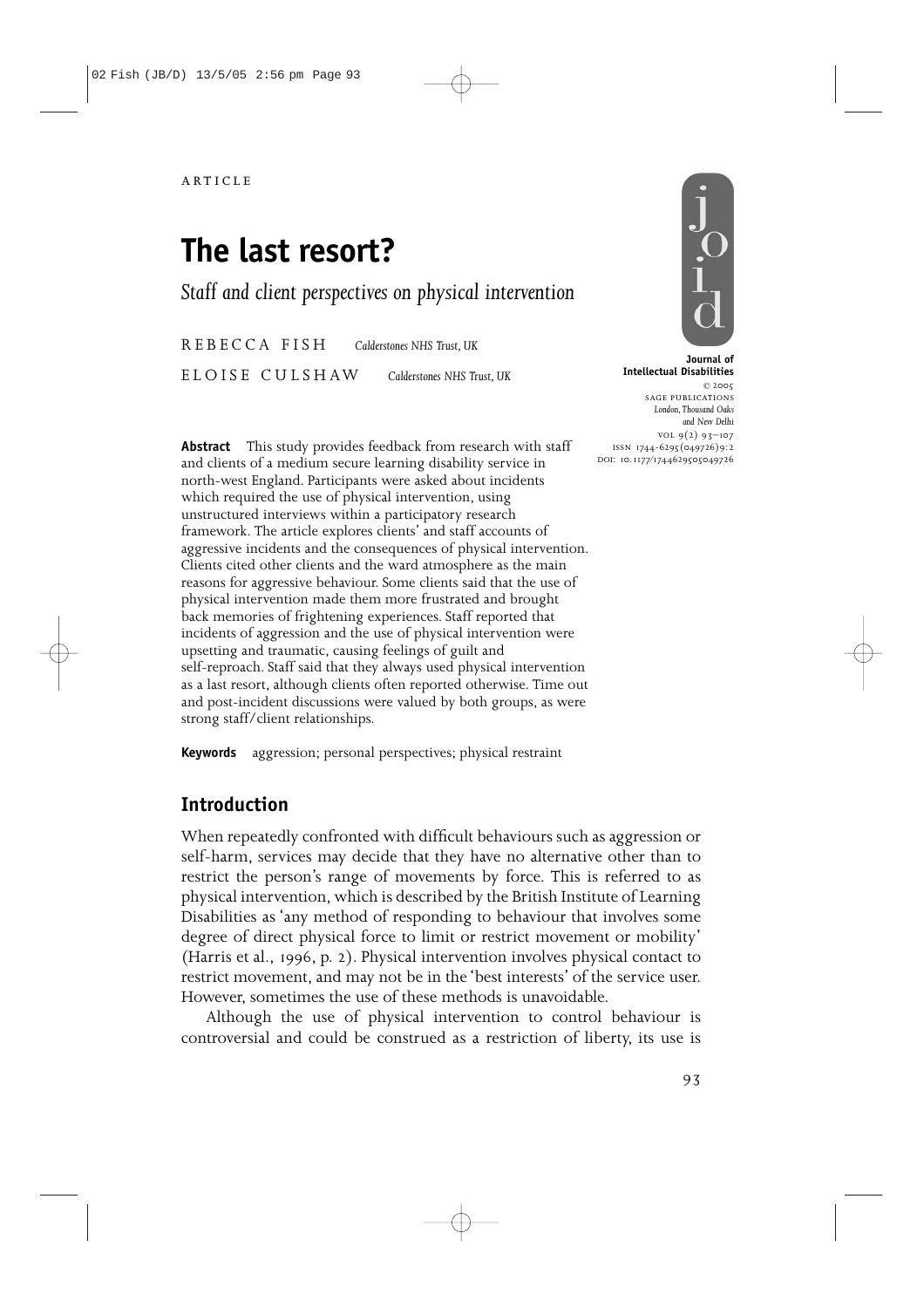legally defensible if it is to prevent harm to clients or staff (Department of Health, 2002). Policies and procedures about physical intervention stress that any attempt to control aggressive behaviour should, as far as possible, be non-physical (Department of Health and Welsh Office, 1993). As physical intervention techniques deprive people of their liberty and can be devaluing, they should be used as a last resort and with minimum force.

It has been stated that if staff find themselves in a situation where there are no options other than to utilize physical intervention, then this should be understood to be a failure of nursing care (Hopton, 1995). However, there are articles which say that despite all skills being utilized there are times where a form of restraint has to be implemented due to imminent danger (Simpson and Freeman, 2000).

Legally, any kind of physical intervention must use the minimum amount of force necessary, and could be construed as assault against the client. Staff training should therefore emphasize the fact that staff cannot restrain a person without legal boundaries and consequences (Simpson and Freeman, 2000).

The present research was carried out at a medium secure forensic service for people with learning disabilities. Because of the secure nature of this service, staff are sometimes required to respond to difficult behaviour which may be hard to manage. The management of aggressive incidents is therefore of great concern to management and direct care staff.

The service's policy about responding to aggression specifies that treatment of problem behaviours is proactive as well as reactive, and for this reason, all staff at the service are trained in the prevention and de-escalation of violence as part of their induction. A two-part 'physical intervention' training course is also offered to staff members on the basis of need. This trains staff in the use of techniques which involve simply holding the client's limbs and restricting movement in a standing or sitting position, until aggression is no longer a threat. This does not involve moving or flexing joints or putting unnecessary pressure on any part of the body. Collectively, these techniques are known as the CITRUS model (Creative Intervention Training Responses for Untoward Situations).

The physical intervention procedure at the trust includes the following: 'Any attempt to manage aggressive behaviour should, as far as possible, be non-physical. Physical restraint should only be used as a last resort and never as a matter of course. Managers and staff will consider possible causes of behaviour leading to the use of restraint, and taking these into account, positively work towards prevention of difficult or destructive behaviours.'

The following research was initiated as part of a large-scale study looking at aggression and physical intervention in a forensic learning disability service. The project involved using open-ended interviews to ask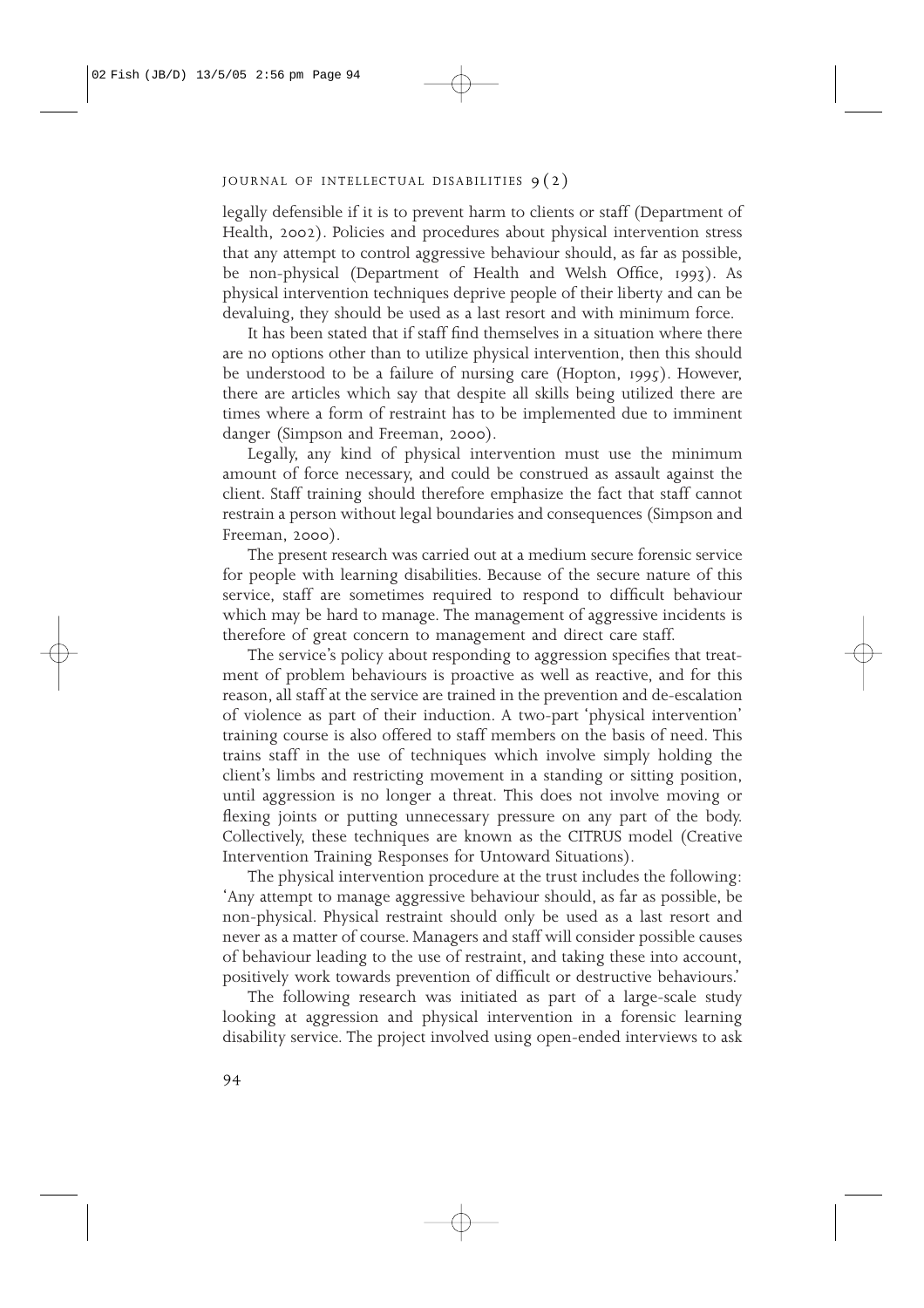staff and clients about their experiences of incidents of aggression and physical intervention.

## **Literature review**

All people have a basic need to be protected from harm if faced with aggressive behaviour, and a consistent reminder throughout the literature is that healthcare staff need to be adequately trained in a number of key areas. These include actions taken to prevent aggression and violence occurring, its management should it occur, and steps to monitor and evaluate outcomes (Hopton, 1995; Turnbull, 1993).

Nurses describe aggressive experiences as psychologically traumatic and detrimental to motivation and wellbeing (Durst et al., 1991). Poster and Ryan maintain that the nurse's subjective experience of distress during assault may be the best predictor of their subsequent symptoms and responses: 'The nurse's interpretation, including the patient's intent and responsibility for his or her behaviour, may be more important than the objective aspects of the assault' (1993, p. 32).

Literature reporting client perspectives on aggression management tends to focus on the use of seclusion in mental health services (Meehan et al., 2000; Tooke and Brown, 1992). Seclusion is often used when physical intervention methods fail to de-escalate a situation and can have a profound negative effect which persists for some time after the experience. Clients can experience feelings of punishment, abandonment, fear, isolation and depression (Meehan et al., 2000). Rapid tranquillization or 'as required medication' is sometimes also used as an emergency measure.

In *Physical Interventions: A Policy Framework*, the British Institute of Learning Disabilities refers to the risks involved:

When people with learning disabilities present challenging behaviours, it may be difficult for staff to maintain warm and positive relationships. Positive attitudes and values may be gradually undermined. Staff may be tempted to use inappropriate forms of physical intervention which undermine a person's self respect. The use of physical interventions can easily become an opportunity for staff to express underlying feelings of resentment or anger that have accumulated over a period of time. (Harris et al., 1996, p. 16)

Very few studies focus on the use of physical intervention from the clients' perspectives. Sequeira and Halstead (2002) asked psychiatric inpatients about their experiences of physical intervention. This study found that clients can perceive restraint as a punishment, and because of lack of information about the procedures they did not know what to expect in terms of length of time and correct techniques. This resulted in feelings of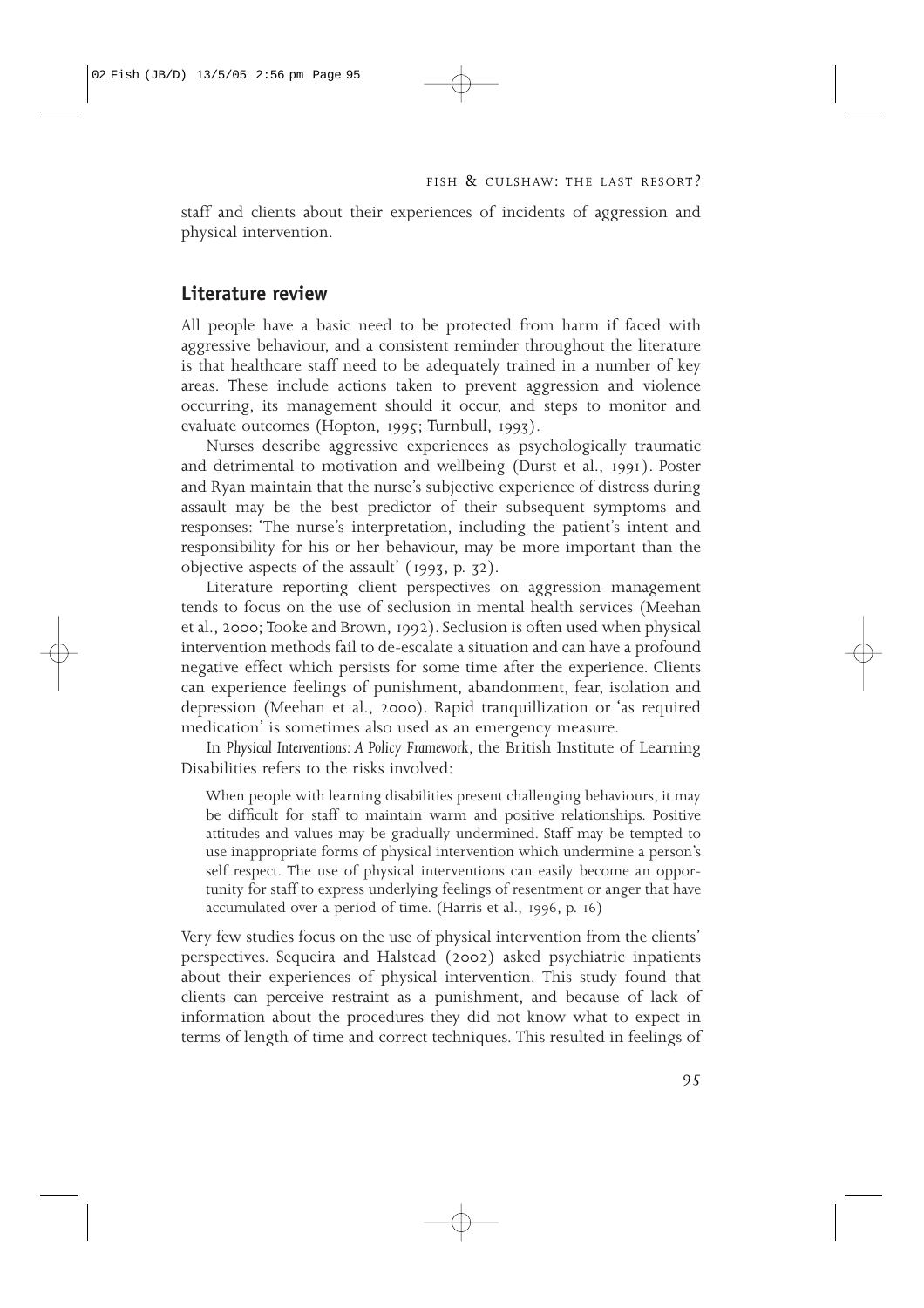panic and anger. Bonner et al. (2002) talked to staff and patients in a psychiatric inpatient unit. Patients reported feeling distressed and ignored prior to incidents, and isolated and ashamed afterwards. Patients also reported being afraid of the possibility of being restrained. Both staff and clients valued post-incident debriefing but its use was rare.

The only known study including people with learning disabilities interviewed women about their experiences (Sequeira and Halstead, 2001). This study found that clients associate physical restraint with pain or discomfort, and incidents of restraint resulted in feelings of anxiety, fear or sadness. They felt as though the staff were using physical restraint as a punishment or actually enjoying using the techniques. They also expressed that the intervention caused them to feel more aggressive towards staff.

This article brings together two research studies, one involving staff and one involving clients, with the aim of finding the commonalities between perceptions of aggressive incidents and their management.

## **Method**

The two parts of this study were initiated and carried out by different researchers. Staff were interviewed by a research assistant (Rebecca), and clients by a nurse researcher (Eloise). Both projects obtained ethical approval from the relevant committee.

## **Staff participants**

Sixteen direct care staff were involved in the research. With regard to job title, seven were nursing assistants, six were qualified learning disability nurses and three were clinical team leaders. Seven staff participants were male and nine female. Staff were interviewed by Rebecca, a research assistant.

Recruitment of staff interviewees began by picking names randomly from a list of people who had been trained in physical intervention methods. They were contacted and asked if they wanted to be involved in some research about physical intervention in response to violence and aggression. Everyone who was approached agreed to be involved.

## **Client interviews**

Nine clients were interviewed, seven males and two females. All of the clients were interviewed by Eloise, a nursing assistant who was well known to them. It was hoped that this would make people as comfortable as possible and elicit the most information (Norman and Parker, 1990).

Clients were recruited by the researcher, who visited the wards and asked people if they would like to be involved. Participants were not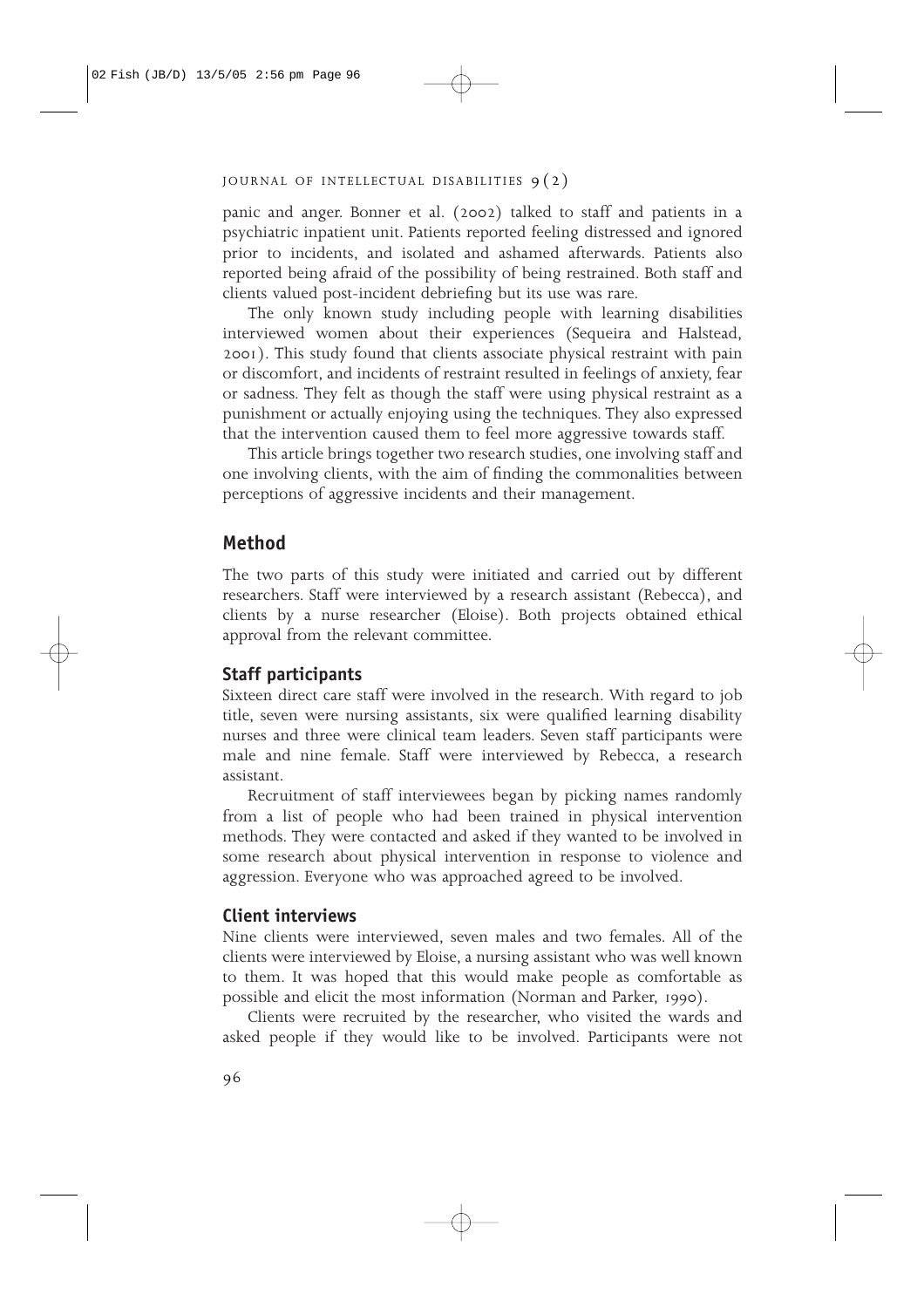coerced into taking part and were given as much information about the study as possible.

Both samples were 'purposive' samples (Patton, 1990) which involved recruiting people who were convenient to talk to at the time and who would have something to say about the subject of physical intervention. This is often the most convenient way to conduct a qualitative study as no comparisons or control groups are necessary, and therefore people who are able to describe the phenomenon are the only appropriate subjects (Taylor and Bogdan, 1998). The groups of participants are different sizes because the researchers stopped recruiting when the analysis reached 'saturation' point, that is when no new themes were being introduced. When all new participants are repeating and confirming previously collected data, the researcher can be satisfied that their sample is complete (Streubert and Carpenter, 1999).

## **Ethical considerations**

All staff and client participants were informed of their right to anonymity and confidentiality, and advised that they could opt out of the research at any time without recrimination. Participants were assured that their names would not be recorded on any documentation and all tape-recordings would be destroyed after transcription. Prior to the interview, all participants were told about the reasons for the research, and that the research was essentially exploratory, hence no immediate changes in their working lives or service provision would transpire.

When interviewing clients, it was important to explain to the participant about the whole of the research process, including publication of reports and information about who would be reading them (Swain et al., 1998). During the interviews, if any client revealed that they had been harmed during an incident of physical intervention, Eloise was able to advise them about the formal complaints procedure. Although the clients' need for respect and privacy was recognized, it was also essential to the research that their feelings were heard and represented (Mactavish et al., 2000).

#### **Interviews**

Open, unstructured interviews were used, as an attempt to find out what the participants felt was important about this topic. This also provided a more participatory framework, in which interviewees had the scope to lead the discussion and influence the development of the conversation. The use of unstructured interviews offered the researchers the opportunity to adjust any line of enquiry according to the direction of the discussion, while at the same time exploring interesting responses and underlying motives (Robson, 1993).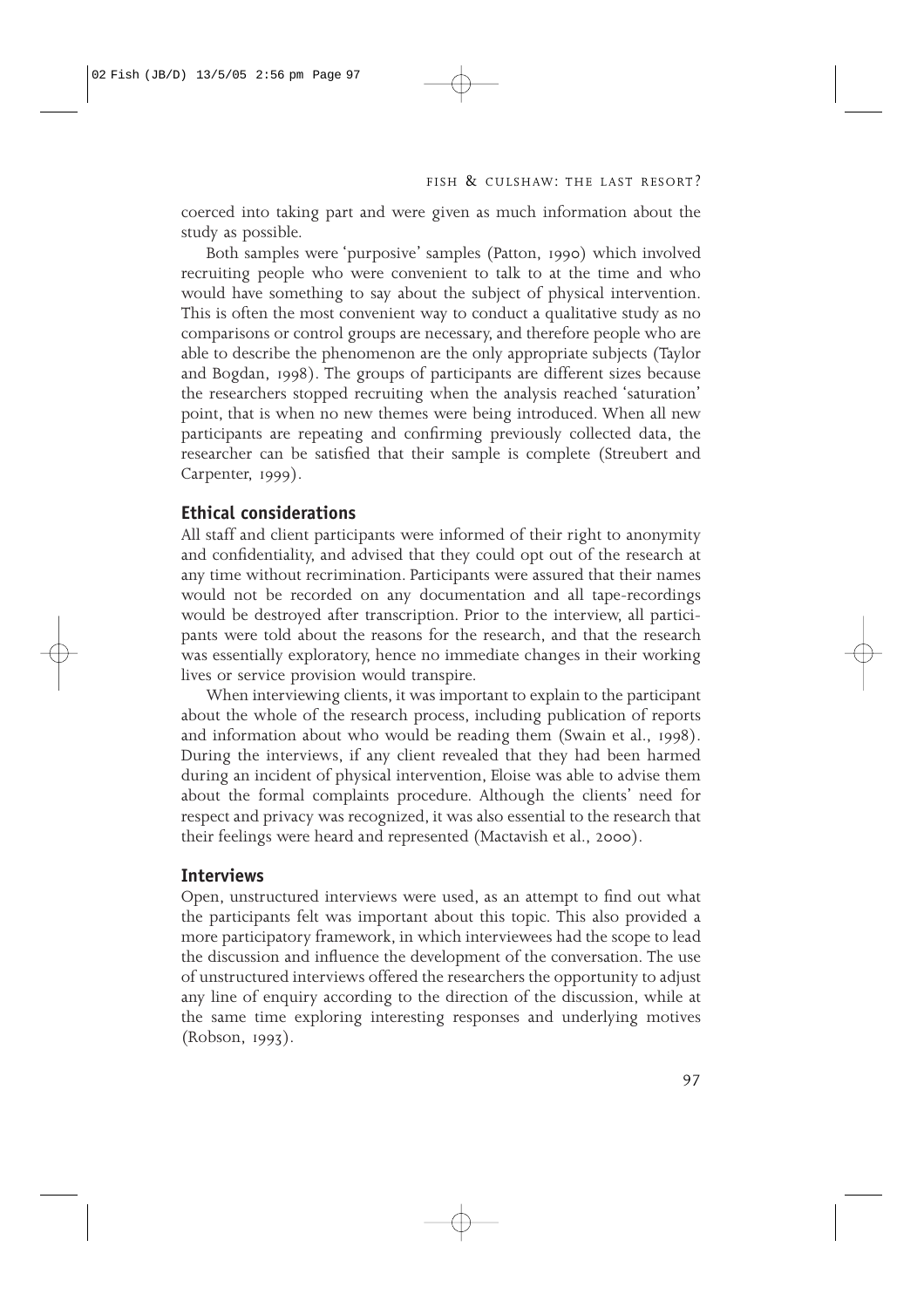By using open questions, the researchers hoped to find out issues involved on an individual basis, rather than to establish a fully preconceived agenda or structure for the research. Each interview began by asking the participant to talk about their experiences of physical intervention, and then continued with prompts as appropriate. Both researchers were mindful that interviewees are at risk of acquiescence and suggestibility, so questions were kept general and open. During the interview the researchers used prompts and encouragement to perpetuate the discussion, and occasionally summarized the previous discussion to confirm meanings (Kvale, 1996).

'Bracketing' is a technique which helps researchers to conduct an interview without consciously influencing the focus of discussion (Giorgi, 1990). Essentially, researchers set aside previous knowledge or personal beliefs about the phenomenon under investigation to prevent this information from interfering with the recovery of a pure description. This bracketing must be constant and ongoing (Streubert and Carpenter, 1999). Because the two researchers were keen to bracket their preconceptions about the topic, they did not review the literature before interviewing, neither did they meet to discuss their research until they had both analysed their transcripts.

## **Analysis**

Analysis was conducted by each researcher individually, following Hycner's (1985) guidelines for phenomenological analysis. The interviews were transcribed verbatim and studied to find common themes that emerged directly from the data, that is they were not predetermined. Each sentence or unit of text is read and simplified or categorized, and these categories are then grouped into umbrella elements. These can then be commented on as themes of the interviews (Hycner, 1985).

When the researchers had concluded their individual analysis, they met together to compare the themes which arose from their data. The themes which coincided between both groups of participants are commented on below.

## **Results**

The results are organized into themes which were common to the analysis of both the staff and client interviews.

#### **Reasons for aggression**

The main reason cited by clients for their aggression was other clients and the atmosphere on the ward: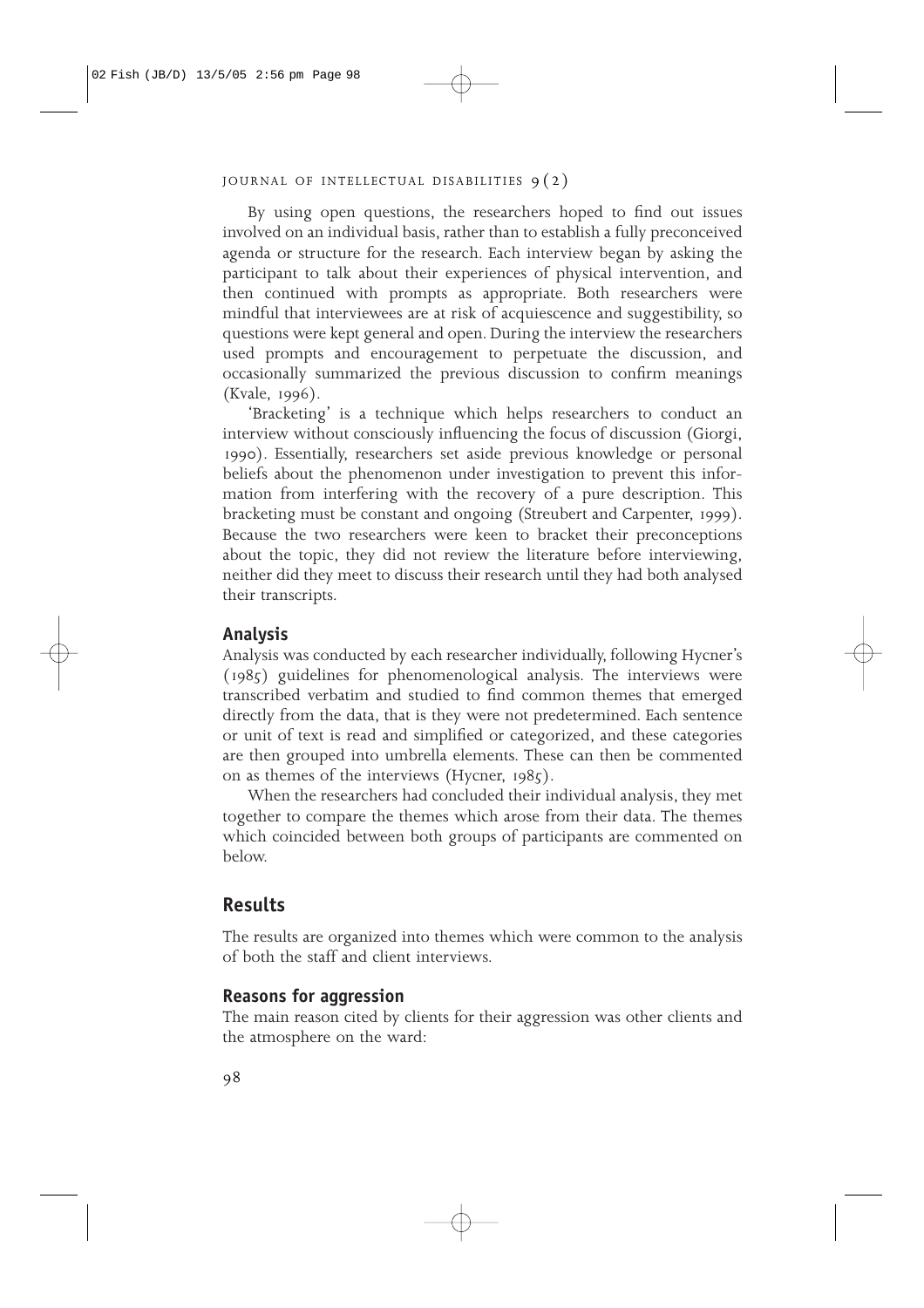*Client*: When people wind me up. Like anybody in here, people who I live with.

| Eloise:<br>How do they do that? |  |  |  |
|---------------------------------|--|--|--|
|---------------------------------|--|--|--|

*Client*: Call me names and all of that.

The locked environment was also blamed for causing aggressive behaviour:

| Client: | But people get pissed off with being here. That's why a lot of people<br>kick off. |
|---------|------------------------------------------------------------------------------------|
| Eloise: | Through frustration?                                                               |
| Client: | That's why a lot of people kick off, they might not like it.                       |

Staff were sometimes cited as the reason for aggression:

| Client: | When you are kicking off or you've got something on your mind           |
|---------|-------------------------------------------------------------------------|
|         | and staff's like not listening, you like play up and they don't listen. |
| Eloise: | So you play up because they don't listen to you?                        |
| Client: | Yes.                                                                    |

Staff had a detailed understanding of the reasons for aggression, and seemed to explain aggression using individual reasons specific to the particular client. Staff also recognized that clients may need some way to communicate their frustration with living in this type of environment:

*Rebecca*: Why do you think people show aggressive behaviour?

It could be because they are being restricted, boredom, lack of ability. It could also be because they have a lack of communication skills and they are trying to convey their frustration. It can also be to do with the controlled environment they are kept in. They have nowhere to let off steam, so they can internalize things and let them build up over a long time.

Overall, clients cited immediate provocation and situational factors as the reasons for aggression, whereas staff attributed aggression to a number of factors which may have emerged over time.

## **Staff responses to aggression**

Some staff reported being upset by clients' aggression:

*Staff*: She did want to go but when it hit her because I was on about my third day supporting her over there, she started with this 'I want to go back, I don't like it here.' I think I must have represented the whole of the service, so she went for me then and that, it really touched me did that, I got quite emotional about that.

*Rebecca*: Upset?

*Staff*: Oh yes, I was more embarrassed than anything because I'd felt upset by her. It was sort of, I think with most clients you keep a lot of distance from them, but I, sort of, she was a young woman and she was very likeable.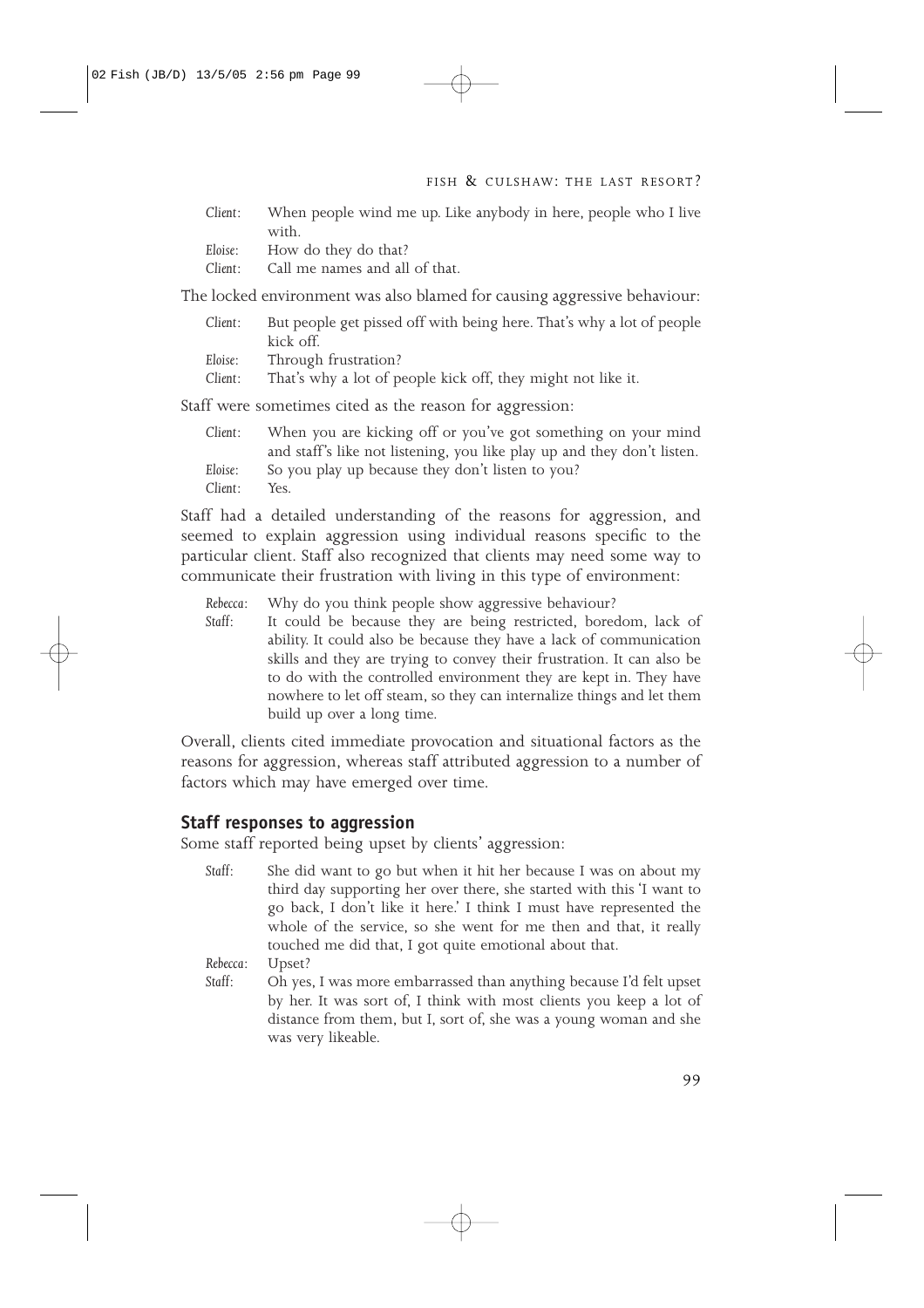Staff also reported blaming themselves for the incident when they had overcome the initial reaction:

*Staff*: I mean you can look at things, you can start blaming yourself; 'If I hadn't done this, if I hadn't done that', or you might have said something and you might just take it overboard. Instead of putting it back to them and making them responsible for their actions, you sort of take it on board, like 'we should have done this' or 'if we'd done this'.

Many of the staff reported being aware of the clients' discomfort and stressed how much they would avoid using physical intervention to deal with aggression:

- *Rebecca*: And how did you feel?
- *Staff*: Tired, tired of restraining and frustrating when they're not conversing with you. It felt like I'd taken all control away, I mean you must for a short time to make sure they don't hurt anybody or hurt themselves, but you can feel quite domineering I suppose. I wouldn't like to be restrained, just be pinned there.

## **Reasons for physical intervention**

Clients understood the reasons for using physical intervention. Every client reported that it was used in response to aggressive behaviour, or to stop someone getting hurt:

| Client: | When you have a temper tantrum.                              |
|---------|--------------------------------------------------------------|
| Eloise: | So why do you think it is used?                              |
| Client: | To calm you down. To stop you hurting yourself or others.    |
| Eloise: | Can you give me an example of when this has happened to you? |
| Client: | Going to hit staff.                                          |

Some clients expressed that they thought that physical intervention was used when they were acting up:

| Eloise: | When is it used?                                                                   |
|---------|------------------------------------------------------------------------------------|
| Client: | When you're naughty.                                                               |
| Eloise: | Can you tell me a little bit about your experience of physical inter-<br>vention?  |
| Client: | When I were naughty, got restrained. I kicked off, got restrained on<br>the floor. |

All staff reported that physical intervention was used to control a situation when all other means had failed and there was risk of injury:

*Staff*: You get involved because you don't want anyone to be injured – staff or client.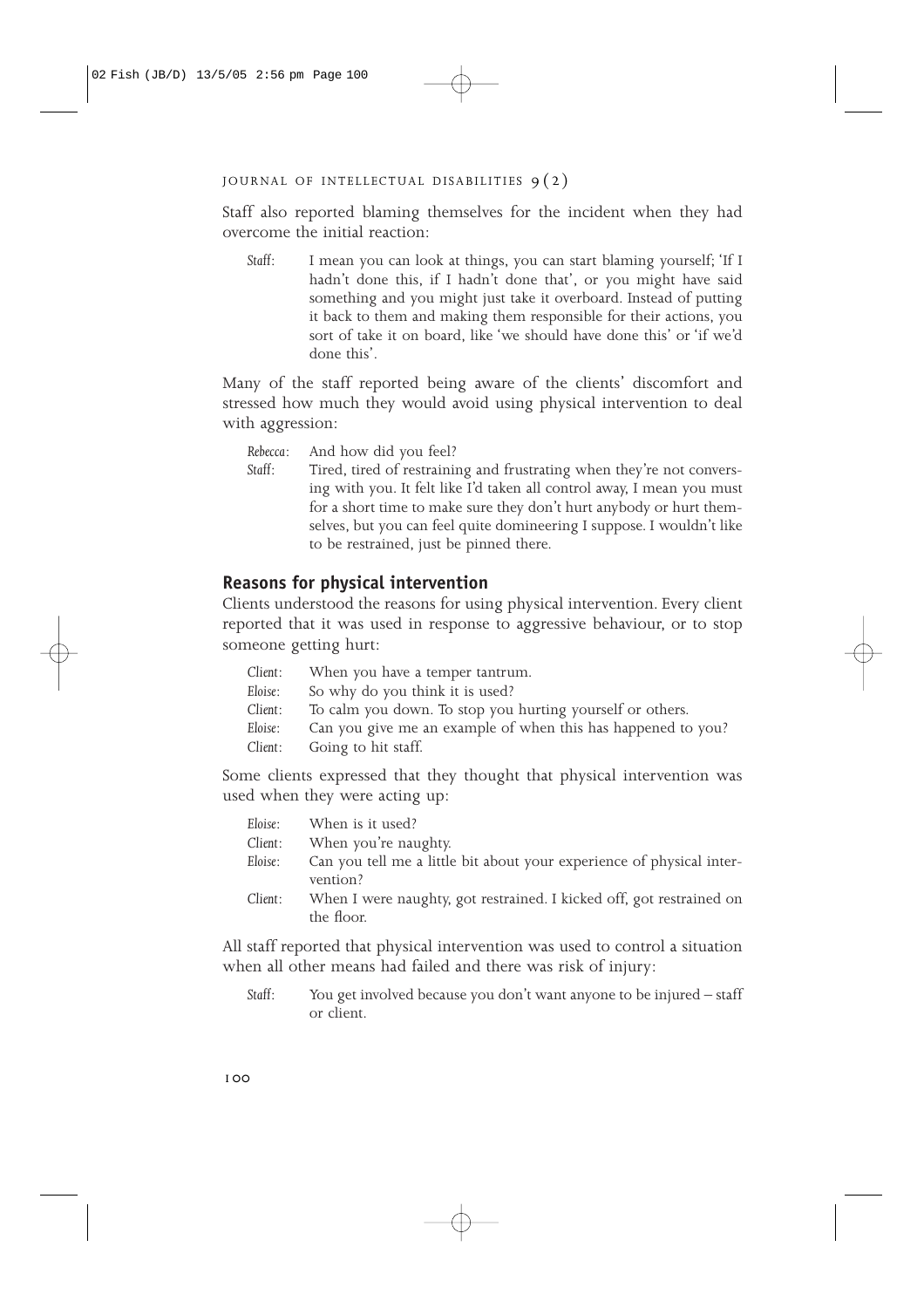## **Clients' responses to physical intervention**

Some clients said that the use of physical intervention did not make them calm down, it made them feel frustrated and consequently more aggressive:

| Eloise: | After you've been restrained, how do you feel towards the staff         |
|---------|-------------------------------------------------------------------------|
|         | involved?                                                               |
| Client: | Nasty, you feel nasty towards them. You're on the floor, they sit on    |
|         | your legs, knees on your legs, I can't move my legs or arms. It's hard. |
| Eloise: | Does it help you to calm down?                                          |
| Client: | No, it makes me want to struggle.                                       |

Other clients discussed the physical pain involved when being restrained:

| Client:       | It gets you kicking off more because they don't know how it hurts, |
|---------------|--------------------------------------------------------------------|
|               | you're like being put back and it hurts.                           |
| Eloise:       | What about if it's done properly?                                  |
| $\sim$ $\sim$ |                                                                    |

*Client*: Oh, well that's OK, like [names staff member] did on Sunday.

Some clients were clearly upset by the incident:

| Eloise: | How do you feel towards staff afterwards?                           |
|---------|---------------------------------------------------------------------|
| Client: | Talk to them by yourself, want them to listen. You're upset because |
|         | you're unhappy. Me want to go to me room, they got keys, lock me    |
|         | door, me start, let me go sleep in me room.                         |

Another response to the incident was the guilt felt by the client for being aggressive:

| Eloise: | How do you feel towards the staff afterwards? |
|---------|-----------------------------------------------|
| Client: | Horrible. Shouldn't have done it, guilty.     |

One of the clients admitted that the intervention was necessary but felt that other methods may have helped if they were used in time:

*Client*: I feel alright. It was necessary that time, like I was being aggressive, I kicked the door down, I understand. But sometimes, like I say it's not necessary. If you tell me to go into my room I *will* do.

## **Retraumatization**

Some female clients reported that the use of physical intervention can bring back memories of abuse they suffered in the past:

- *Eloise*: So does it matter to you who restrains you?
- *Client*: Yeah, if it's men I go ballistic.
- *Eloise*: Why is that?
- *Client*: I don't know. 'Cause I were raped by me dad and I don't feel that, it's like [names clinical team leader] said that men shouldn't restrain me. There were men on me foot and even on me hand. I turned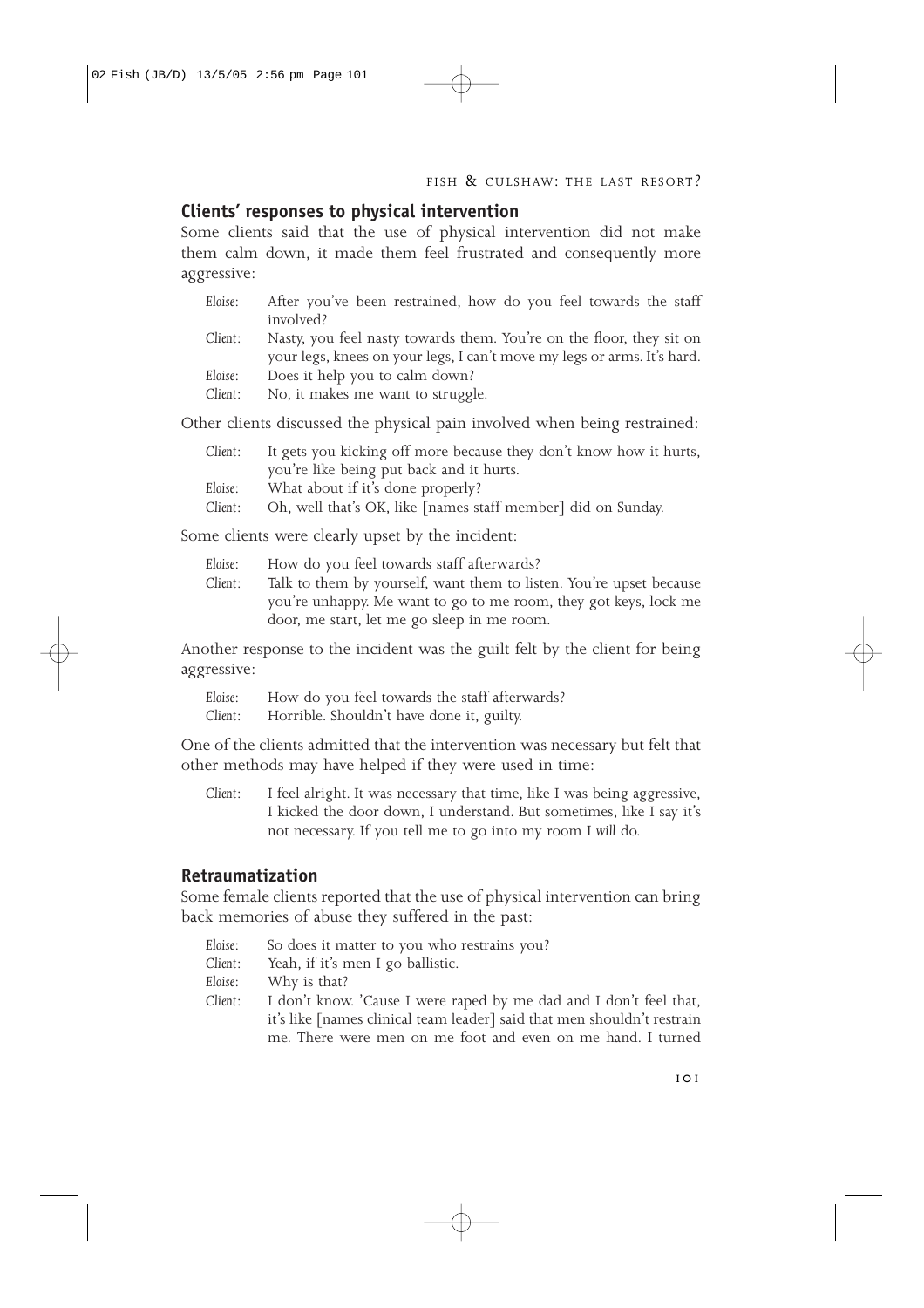around and said I'll give you three to get off or I'll go to [staff member] and they wouldn't get off.

Three of the staff stated that they were aware of the risk of retraumatization, for example:

*Staff*: We worked with a women who was all teeth and head-butting, she'd been abused by one of her peers and when she described it to us it was heartbreaking – he held her down with her face on the bed and threatened her. When we restrained her, we had to make sure it was about telling her we weren't going to hurt her, we were just trying to stop her doing whatever, but at that time we were restraining people on their front, we don't do that now.

# **Things that help**

**Clients** All of the clients specified that time alone in their room would help them to calm down before any physical methods are employed:

- *Eloise*: Is there anything that could be done before getting to this point of being restrained?
- *Client*: Well, [names staff member] knows when I'm getting worked up and says 'go to your room for a minute'. I go and talk to her about what's on me mind and she tells me to stay in for  $\zeta$  minutes, I stay in for 15 to make sure then I come out lovely and calm. It's like, I'm getting resettled this year and I don't want to bugger it up, because other people bossing me about like they did when I was young, but I have a right to say yes or no to them.

Some clients mentioned that talking about their problems to members of staff would help them to calm down:

| Eloise: | Instead of getting to this point, is there anything that could be done |
|---------|------------------------------------------------------------------------|
|         | differently?                                                           |
| Client: | Talk to you, ask why you are worked up, talk to you.                   |
| Eloise: | Would you be able to tell them?                                        |
| Client: | Yes talk to them.                                                      |

Two of the clients said that physical intervention helps them to calm down:

*Eloise*: So did the fact that you were restrained help you to calm down? *Client*: Yeah it does, I've got to admit that it does.

Clients also said that special relationships with staff helped them to remain calm:

*Client*: This one were about 20 minutes, mind you it were Stella's [name has been changed] shift so when she came down I settled dead easy. *Eloise*: Why when Stella came down?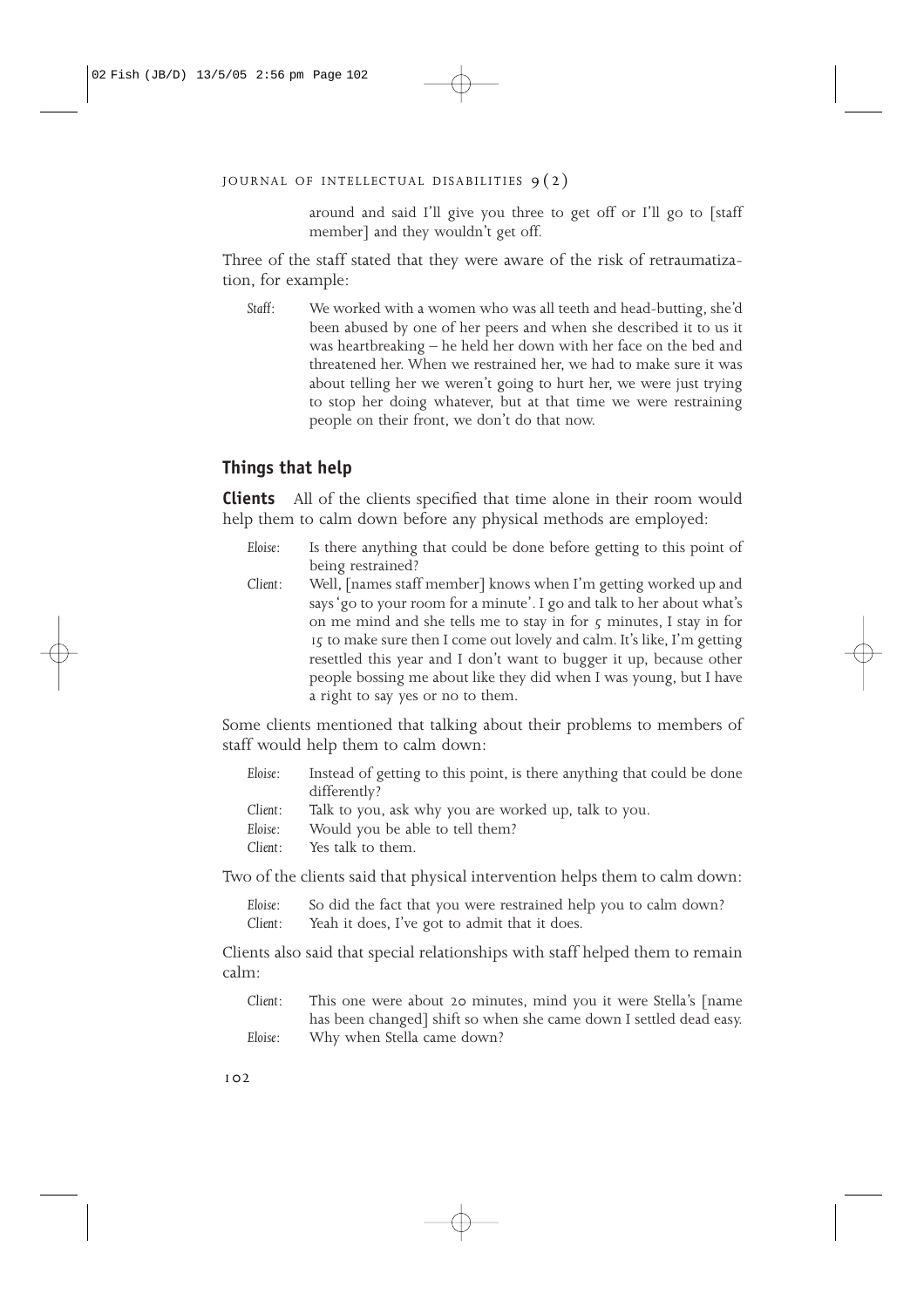| Client: | I can talk to her a lot more easy.                                     |
|---------|------------------------------------------------------------------------|
| Eloise: | So you are saying that if Stella was there to begin with then this may |
|         | not have happened?                                                     |
| Client: | No, it wouldn't, no.                                                   |

Another client stressed the importance of trusting relationships with staff:

| Would you feel unhappy about working with him now?                                 |
|------------------------------------------------------------------------------------|
| Yeah, it's a trust. I have difficulty in trusting people. I mean everyone          |
| who I like or anyone I start with, stay with, just shit on me, always              |
| do. So I have to build trust up with someone, build it up.                         |
| So you need to trust the staff around you.                                         |
| Yeah, some people expect it from me but some people don't.                         |
| Look at it the other way, I need to have respect as well, as well as the<br>staff. |
| So you think when you are restrained it should be done respectfully?               |
| Yeah, not hurtful and things like that.                                            |
|                                                                                    |

**Staff** Staff also mentioned that physical intervention can be helpful in certain situations:

*Staff*: Sometimes, however, it can be a good thing. It breaks down the barriers. If someone comes onto the ward who has a history of aggressive behaviour, you may not see anything for six months and it may be good for them therapeutically for you to see what they can be like, then you can start to work with them.

Staff felt that debriefing sessions would help them deal with the upset caused by aggression:

*Staff*: You need to be able to discuss it with other people who know what you mean. There is a debrief at the time from the nurse in charge, but sometimes you just need to have a moan to someone. That is hard, because there is so much going on. You might be stuck on a ward with five residents and you don't get a chance to talk, because you can't talk about the residents when they or their flatmates are there. New starters do get a lot of support when things like this happen, but experienced staff are just as likely to feel it.

Staff also mentioned that good staff/client relationships help:

*Staff*: You have to build up a sense of trust between you. There are professional boundaries you have to work to and you have not to cross, but if you build up a good relationship with people, it makes these boundaries invisible, you don't feel like 'I'm staff, I'm powerful.' If you have good relationships with clients, it gives them a feeling of not being rejected, they feel cared for and it gives them power and more autonomy in their lives.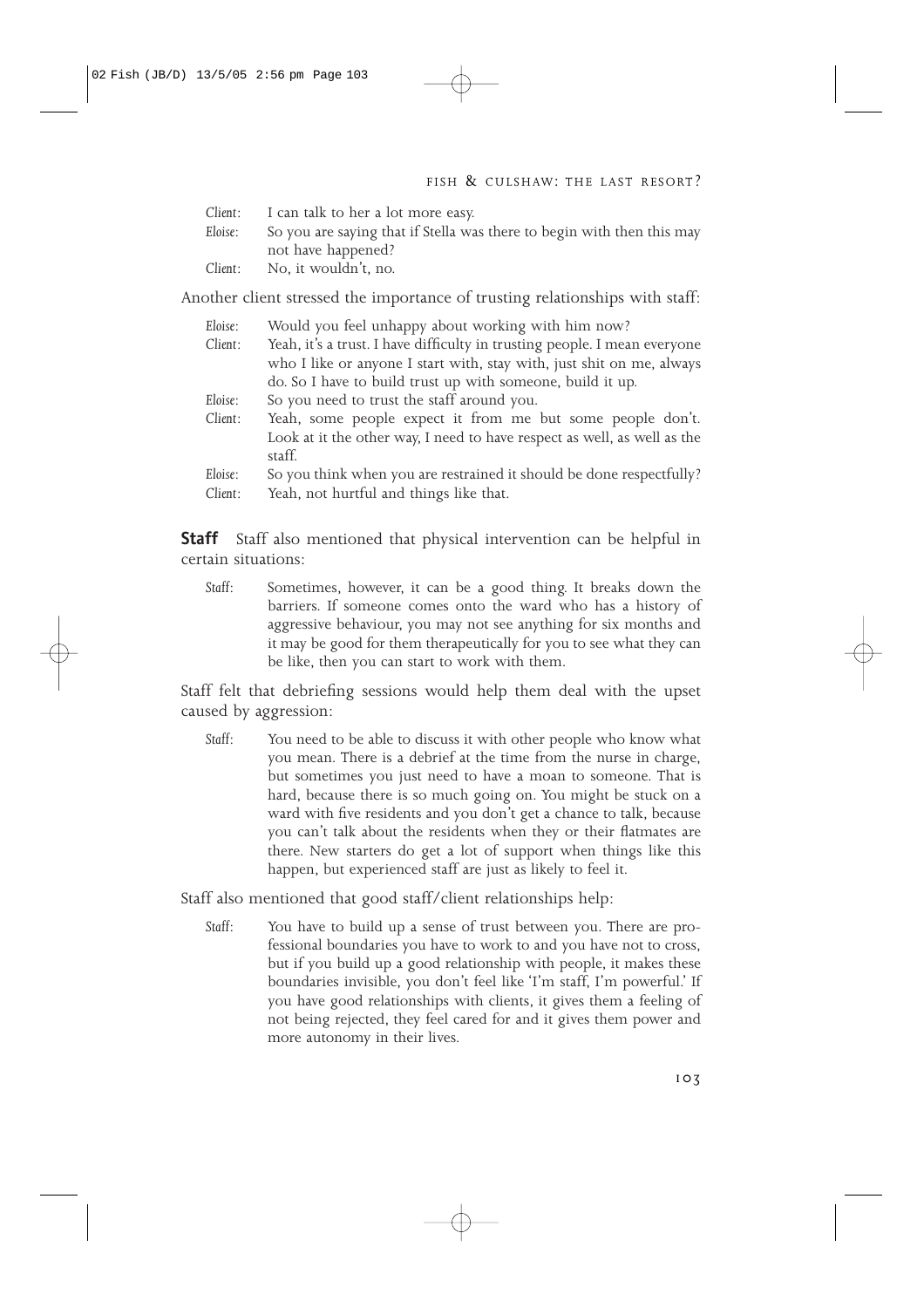## **Last resort?**

Some clients thought that the use of physical intervention was sometimes unnecessary and that staff were using these methods as punishment:

*Client*: All I have to say is that sometimes it's necessary and sometimes it isn't, it's stupid things for someone to be restrained about. I mean if you were going to attack someone well that's alright, but just restraining you for the hell of it.

However, all the staff interviewed stressed that the use of physical intervention would be their last resort:

- *Staff*: When you have worked with the same people for a long time, you can spot the warning signs, and try to prevent anything happening, by talking to them or distracting them. When you are not as experienced, you might jump in too soon or leave it too late to intervene safely.
- *Staff*: It's something that's like buttering bread to some people and you can see that they've learned to cope with it that way. I mean one of the things that you hear sometimes is that . . . I know that I said before that if there's any way you can avoid being involved in physical restraint then it's worth finding that other option. But then again I feel there are some times where you can't avoid a confrontation.

# **Discussion**

Physical management of aggression involves physically restricting someone's movement, which is controversial and has ethical implications (Hopton, 1995; Tarbuck, 1992). However, if a person is likely to come to harm, lack of intervention would be ethically difficult to justify. The results of this study suggest that the use of physical intervention is sometimes unnecessary, and if implemented, can be distressing for clients as well as staff.

Possibly the most troubling of the results in this study is that clients sometimes feel physical pain during incidents of physical intervention, and can construe the use of these techniques as a punishment. Clients also reported that the use of physical intervention can make them feel more frustrated and aggressive, rather than calming them. These findings are consistent with the Sequeira and Halstead (2001) study. In that study, the authors recommend that clients should have input into how their behaviour is managed so that they know what to expect. If the client is given clear information about why certain interventions are being used then they would be less likely to construe them as punishment or respond with indignation.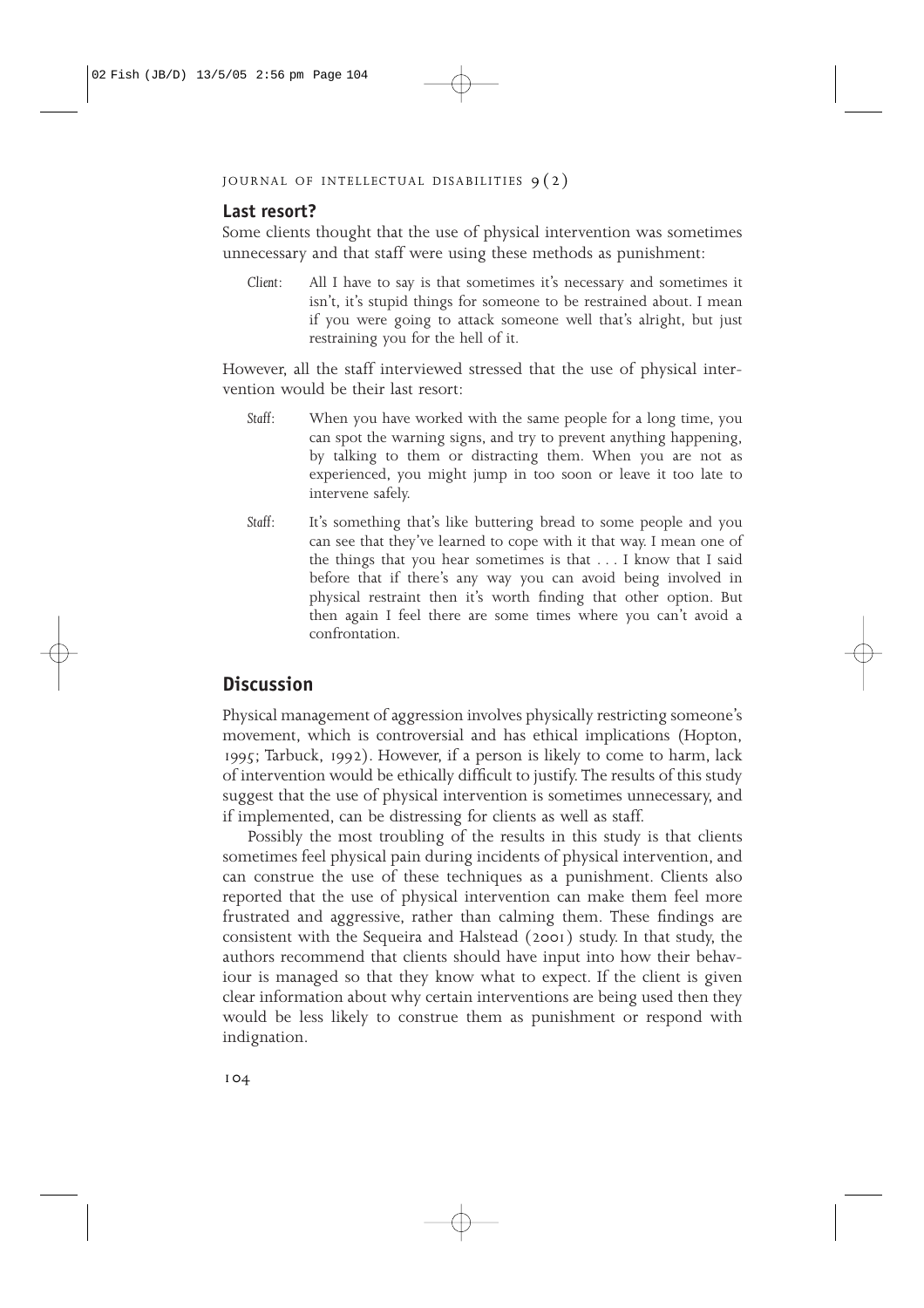The main discrepancy between staff's and clients' accounts was whether physical intervention methods were used as the last resort. There was confusion expressed about the actual techniques used by staff when dealing with aggression and some of the clients felt that they had a right to complain. Some clients also felt that physical intervention methods were used when other methods would have sufficed, for example giving the clients quiet time in their rooms or talking to them about how they felt. At odds with this was the staff opinion that clients should take the responsibility for aggressive behaviour rather than blaming it on staff. There is clearly some conflict of opinion here which could be explored further. Perhaps if there was a system where staff and clients discussed the incident afterwards, both parties would learn more from the experience (Norton and Dolan, 1995). Negotiating with the client an individualized plan of response to their behaviour may give them the opportunity to learn more from these types of incident (Hinsby and Baker, 2004).

Another alarming theme in the results was that sometimes the use of physical intervention can remind clients of abuse they may have experienced in the past. Although staff seemed to be aware of the risks involved, this is an area which should be addressed in individual management guidelines. Other studies have commented on retraumatization: Sequeira and Halstead (2002) found that this was common, and Bonner et al. (2002) pointed out that staff can experience these feelings as well as clients.

A positive finding from the interviews was that clients are aware of the reasons why physical intervention methods are used generally. Comments like 'to help you calm down' and 'to stop you hurting yourself and others' show that clients are well informed about procedure. Also staff demonstrated a good understanding of the reasons for clients' aggression on an individual basis. Clearly there are some good informal systems of communication which could be built on in a more formal way.

Another positive aspect of the interviews was that clients specified strategies which can help to reduce their feelings of aggression. Time out in their room and talking about their feelings can help them to calm down in the short term, while building good relationships with staff was seen as very important to the clients' overall feelings of wellbeing (Lowe, 1992). Trust was seen as an important part of the professional relationship by both staff and clients. The staff/client relationship is commented upon by Bonner et al. (2002), who report that clients value staff time and attention, and is another area which could be recognized and built on, for example by providing time specifically for relationship building.'In order to manage violence and aggression effectively, courses should focus on the interpersonal relationships between patient, nurse and doctor, on the analysis of personal values and agendas, and how such phenomena may play a part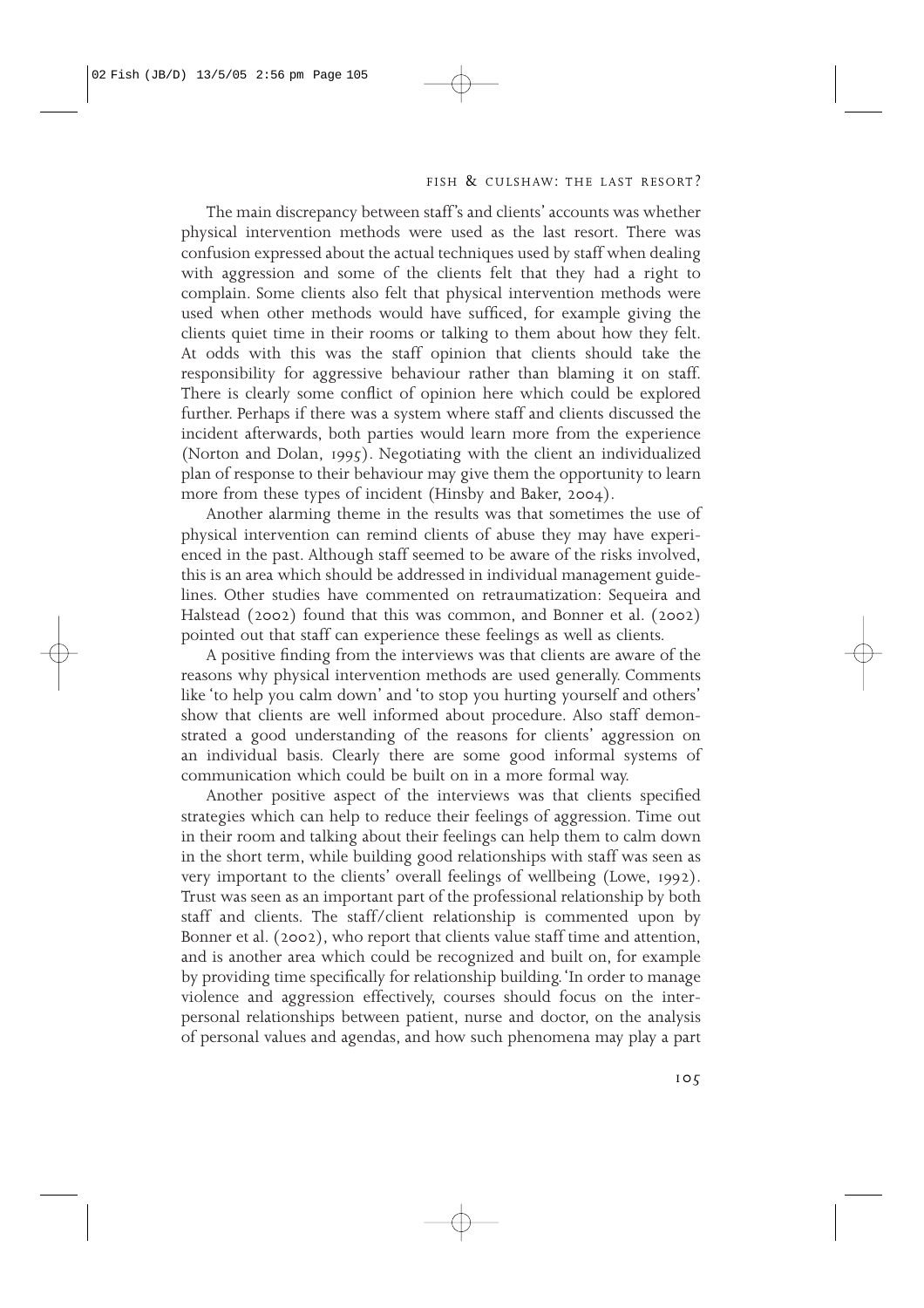in the expression of violence and aggression' (McDougall, 1995). Staff reported that experience of working with certain people can help them to recognize and deal with aspects of their personality and behaviour. This emphasizes the importance of recognizing staff experience and the need for retention.

Some of the staff were concerned that clients should be encouraged to take more responsibility for their actions. Proactive strategies to implement early intervention may enable emotional expression in more adaptive ways. Clearly, the intent should be to empower the patient to control themselves and then encourage the individual to exercise their own judgement (Tarbuck, 1992). However, it has to be recognized that staff and other residents may contribute to incidents. For example, one client said that they continually ignored him; none of the staff acknowledged that they might have been a factor in the escalation of a resulting incident. Indeed, the unnecessary use of physical intervention can play a part in the buildup of aggravation over time, and the results suggest that clients have experienced this.

The findings from this study may be relevant to other residential learning disability services. These subjects were articulate and able to participate in a conventional interview situation, which may not be representative of all learning disabled clients. It is important, however, that clients' views are considered when planning behaviour management techniques. Clearly, this topic is important and controversial. Although the findings in this study relate to only a few participants, the material is rich and varied, demonstrating that further research is needed in this area.

#### **References**

- BONNER, G., LOWE, T., RAWCLIFFE, D. & WELLMAN, N. (2002) 'Trauma for All: A Pilot Study of the Subjective Experience of Physical Restraint for Mental Health Inpatients and Staff in the UK', *Journal of Psychiatric and Mental Health Nursing* 9 (4): 465–73.
- DEPARTMENT OF HEALTH (2002) *Guidance for Restrictive Physical Interventions: How To Provide Safe Services for People with Learning Disabilities and Autistic Spectrum Disorder*. London: Department of Health.
- DEPARTMENT OF HEALTH & WELSH OFFICE (1993) *Code of Practice (Mental Health Act* 1983*)*. London: HMSO.
- DURST, R., OREN, N., VASS , A. & GINATH, Y. (1991) 'Predicaments of the Closed Ward Staff', *Israel Journal of Psychiatry and Related Sciences* 28 (1): 1–7.
- GIORGI, A. (1990) 'Phenomenology: Psychological Science and Common Sense', in G. SEMIN & K. GERGEN (eds) *Everyday Understanding: Social and Scientific Implications*. London: Sage.
- HARRIS, J., ALLEN, D., CORNICK, M., JEFFERSON, A. & MILLS, R. (1996) Physical *Interventions: A Policy Framework*. Kidderminster: British Institute of Learning Disabilities.
- HINSBY, K. & BAKER, <sup>M</sup> . (2004) 'Patient and Nurse Accounts of Violent Incidents in a Medium Secure Unit', *Journal of Psychiatric and Mental Health Nursing* 11 (3): 341–7.